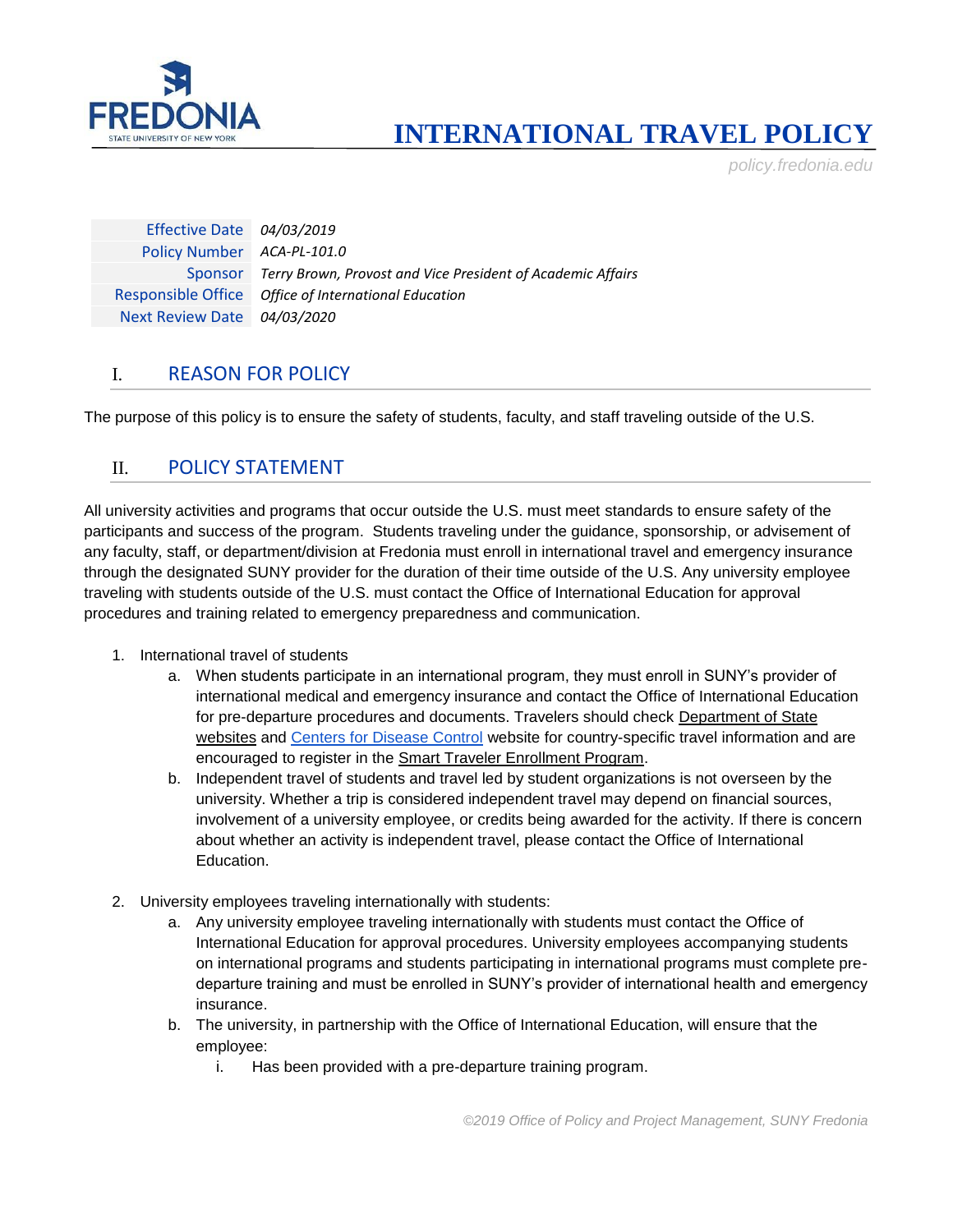

**INTERNATIONAL TRAVEL POLICY**

*policy.fredonia.edu*

- ii. Is aware of the SUNY Clery and Title IX Procedure for international programs.
- iii. Has adequate communications equipment and information in order to allow them to readily communicate with the students and campus leadership.
- iv. Has been advised as to the proper insurance coverage and enrollment procedures for employees and students.
- v. Has an approved emergency action plan.
- vi. Has reviewed and will ensure that students review relevant health and safety information for the country of countries that they plan on visiting. Students are not allowed to participate without submitting the appropriate forms.
- vii. Has secured reliable in-country language assistance, if necessary.
- viii. Has a budget and adequate financial resources to accomplish the goals of the trip safely. ix. Has secured reliable transportation and is aware of appropriate transportation methods.
- c. For all activities, a roster of all participants must be included with a [Travel Authorization,](http://fa.fredonia.edu/accounting/travelpolicy) submitted to University Accounting.
- d. Failure to comply may result in loss of financial reimbursement and/or loss of indemnification.
- 3. International travel of university employees:
	- a. When employees travel on university business, a Travel Authorization must be completed and filed with the Accounting Office. International travel follows the same [policies as other university](http://fa.fredonia.edu/accounting/travelpolicy)[related travel.](http://fa.fredonia.edu/accounting/travelpolicy)
	- b. University employees traveling on university business should check [Department of State website](https://www.state.gov/travel/) and the [Centers for Disease Control](https://www.cdc.gov/) for country-specific travel and are encouraged to register in the [Smart Traveler Enrollment Program.](https://step.state.gov/step/) Also be aware of Information Security International [Travel Guidelines,](https://answers.fredonia.edu/display/SC/Information+Security+International+Travel+Guidelines) and SUNY's policies on [Export Control.](http://system.suny.edu/compliance/topics/international/export-controls/)
	- c. Employees should check their primary insurance provider to inform themselves of availability of services and reimbursement procedures. Minimal coverage through Global Activities Insurance is automatic upon approval of a travel authorization, but enrollment in SUNY's provider of international medical and emergency insurance is encouraged.
	- d. If an employee decides to enroll in SUNY's provider of international travel and emergency insurance, contact Office of International Education for further assistance.
	- e. Failure to comply may result in loss of financial reimbursement and/or loss of indemnification.

#### III. RELATED DOCUMENTS, FORMS AND TOOLS

SUNY Policy, "International Travel with Students," Document number 8952

[http://www.suny.edu/sunypp/documents.cfm?doc\\_id=859](http://www.suny.edu/sunypp/documents.cfm?doc_id=859)

SUNY Policy, "Health Insurance Coverage for International Exchange, Research & Study Programs," Document number 3750 [https://www.suny.edu/sunypp/documents.cfm?doc\\_id=51](https://www.suny.edu/sunypp/documents.cfm?doc_id=51)